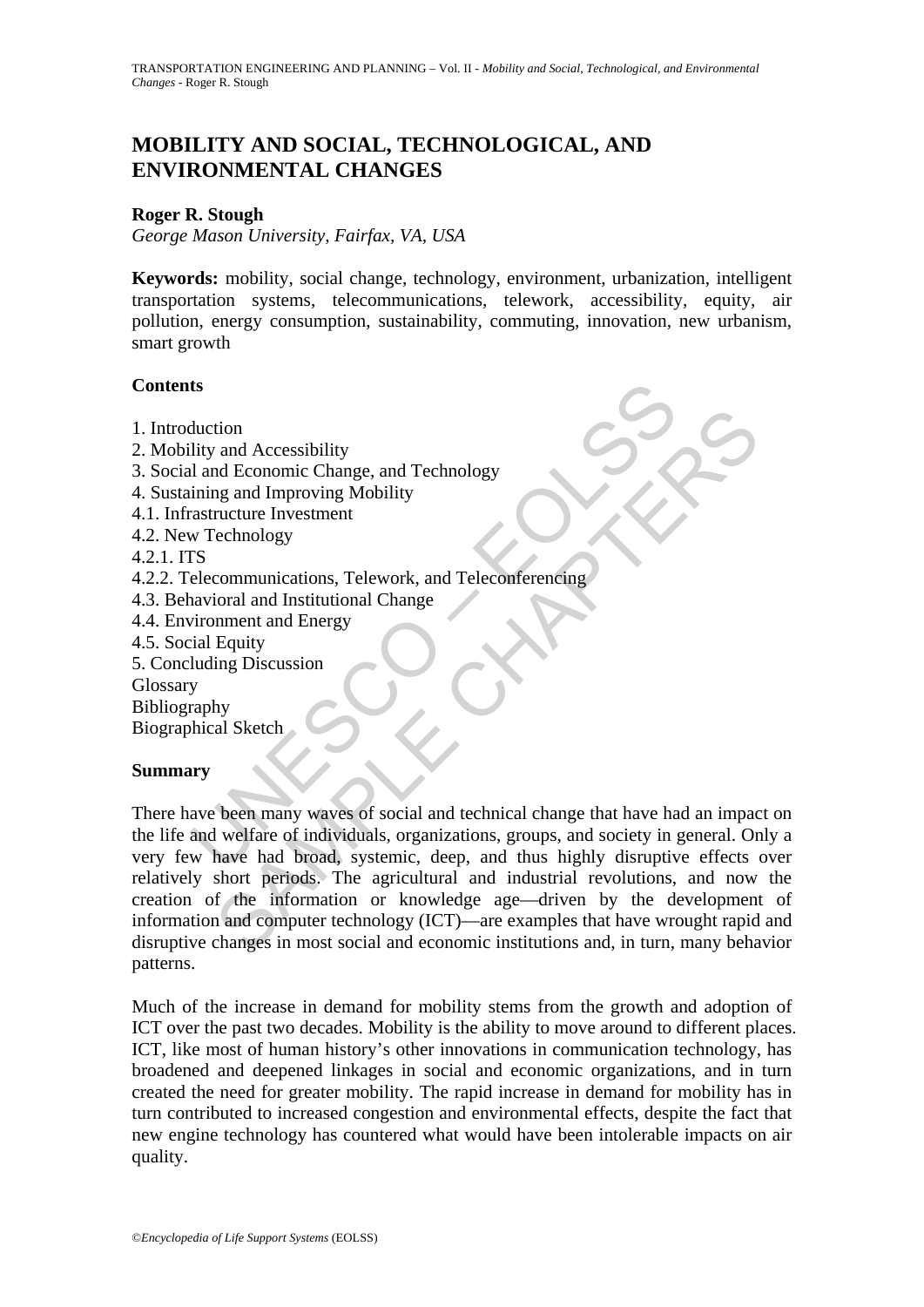This topic-level paper provides an introduction and overview of the theme of mobility and social, technological, and environmental changes. As such, it examines the nature of mobility and accessibility, two terms that are often confused with each other. In addition, the relationships between technology and social and economic change are discussed in order to provide a framework for examining the impact that recent developments in these areas have had on mobility, congestion, and the environment. The paper then examines and explores methods or paradigms for sustaining and improving mobility. Paradigms—such as infrastructure investment; new technology, including intelligent transportation systems (ITS); information technologies, such as telecommunications, telework, and teleconferencing; and behavioral and institutional change—are considered as mobility sustaining and enhancing measures. After this, environment, energy, and social equity considerations are explored. The papers that follow this overview delve more deeply into the issues introduced here.

# **1. Introduction**

during the state introduced here.<br>
The papers and the way into the issues introduced here.<br> **Aduction**<br> **Outcom**<br> **Outcom**<br> **Outcom**<br> **Outcom**<br> **Outcom**<br> **Outcom**<br> **Outcom**<br> **Outcom**<br> **Outcom**<br> **Outcom**<br> **Outcom**<br> **Outcom** The last part of the twentieth century witnessed a major social and economic revolution driven by the rise of a new generic technology in the form of ICT. Its evolution over the past 40 years has had an impact on almost every aspect of social life, ranging from how the economy operates to how we communicate with each other. It is, therefore, not surprising that transportation in general and mobility in particular have also been impacted. As a consequence of this revolution it became easier for people to communicate, developing wider personal and business networks, and so the demand for mobility accelerated. In short, the ICT revolution—and to some degree other factors contributed immensely to an increased demand for mobility.

ortion<br>and the twentieth century witnessed a major social and economic revolu-<br>the rise of a new generic technology in the form of ICT. Its evolution over<br>as has had an impact on almost every aspect of social life, ranging This paper explores and outlines the social and economic change dynamics of the post-Fordist or knowledge age, how this has had an impact on mobility, and how these change dynamics are or may be channeled to sustain mobility. The paper first defines mobility, and how it is similar yet different from accessibility, and its importance to society in the knowledge age. Second, the nature of the social and economic change motivated by the growth of ICT is examined, and the ways it has had an impact on various aspects of society and the economy are also described and examined. The implications for sustained mobility are considered. Next, methods for sustaining mobility and related impacts are reviewed. Infrastructure investment; technology approaches, such as intelligent transportation systems and telework; and behavioral and institutional change are the primary tools for achieving improved and sustained mobility—and reduced congestion. At the same time increased travel and mobility lead to increased fuel consumption and environmental impacts. In addition, attempts to improve and/or sustain mobility in a growth context create potential for equity impacts, for example, the fairness issues that have emerged around the use of pricing of road transport infrastructure. Efforts to improve or sustain mobility raise a variety of efficiency, equity, and institutional issues for both the public and private sectors. References to the six papers that comprise this topic area are made in the context rather than summarized at the end of the paper.

## **2. Mobility and Accessibility**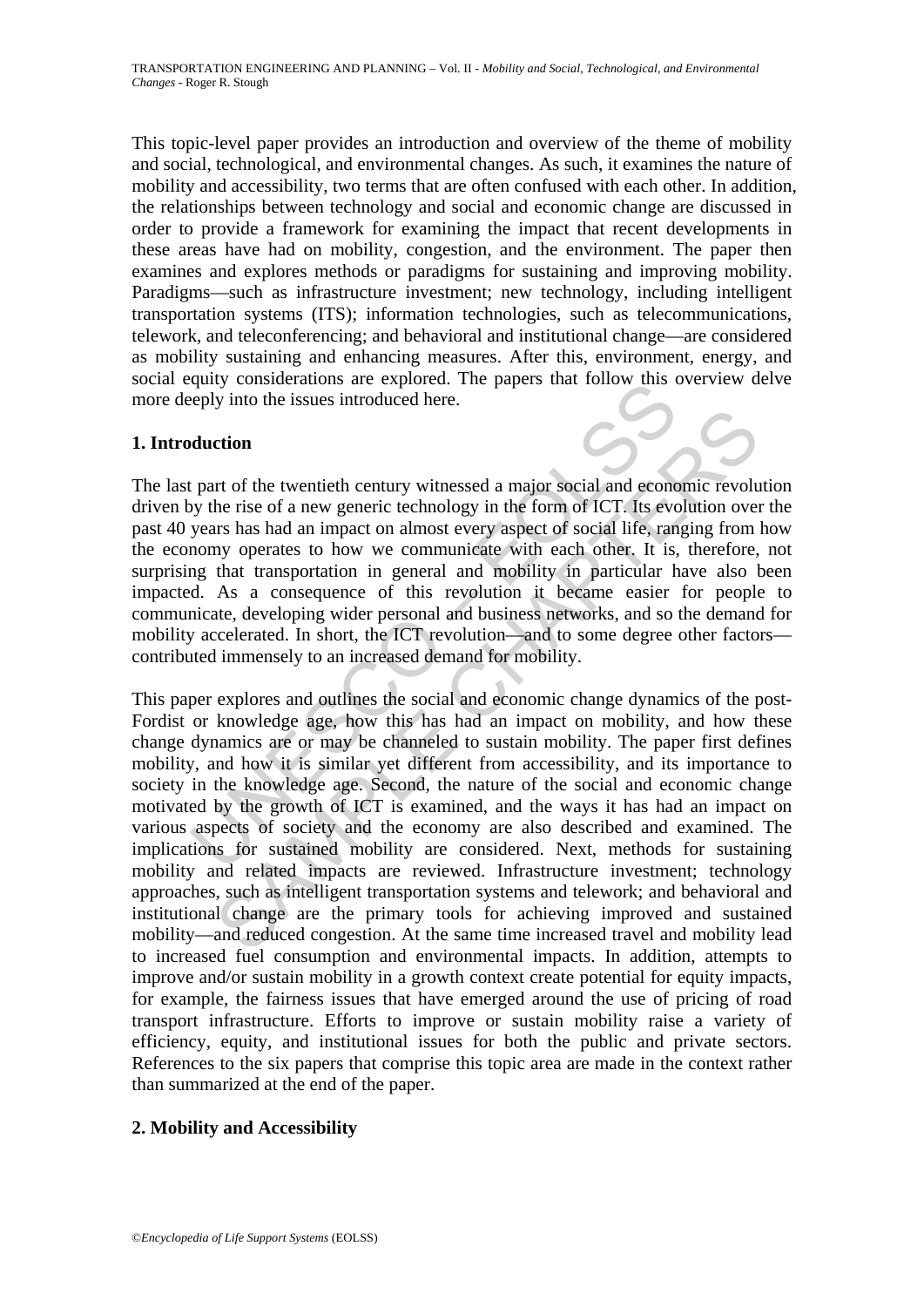In the first paper of this theme section, Ken Button notes that, at base, transportation provides mobility and accessibility. It enables people to move around and access various locations, and it serves as a basic factor input for commercial entities. Button also notes that there are fundamental differences between mobility and accessibility. Mobility refers to the ability to move around or to be mobile. Accessibility, on the other hand, is the ability to visit or reach specific locations (e.g., work and shopping places) or undertake certain activities, such as sightseeing and shopping. The public policy implications of this distinction are significant, as most policies are aimed at improving the accessibility of places, such as city centers and other work, shopping, and recreation centers. In this paper the central concern is with improving or sustaining the ability to move around in metropolitan and corridor areas, or even larger regions. In the end, however, it is often impossible to treat mobility issues and related policy considerations independently from accessibility. Button also shows that mobility is often a matter of the ease or quality of travel. So the maintenance and management of transport systems can have significant impacts on the quality of mobility. Recently, a new policy emphasis on the maintenance and operation of transport networks in the United States and the European Union has been stressed for just this reason.

r, it is onen impossione to teat motionity issues and related pointy<br>deletily from accessibility. Button also shows that mobility is of<br>or quality of travel. So the maintenance and management of tra<br>ve significant impacts quality of travel. So the maintenance and management of transport system<br>if quality of travel. So the maintenance and management of transport system<br>in the maintenance and operation of transport networks in the United St<br>o Transportation in general, and mobility and accessibility more specifically, are important input factors to the growth process. In general, the greater the mobility of a transport system, the greater its value as an input, and vice versa. Consequently, personal and business transaction costs are lower in a high mobility system, and conversely, lower in a system with more constrained mobility. In the so-called "new economy" and in an era of the globalization of most economic activities, systems that enable just-in-time inventory (JITI) production, and a seamless flow of inputs to production sites and products to market are more competitive. In sum, mobility is an important policy variable because it has an impact on personal and commercial costs, and cannot be improved solely by individual persons, companies, or industries. In short, it is a "near public good."



#### **Bibliography**

-

- -

Bohl C.C. (2000). New Urbanism and the city: potential applications and implications for distressed inner city neighborhoods. *Housing Policy Debate* **11**(4), 761–795. [Provides a description and assessment of the New Urbanism planning philosophy.]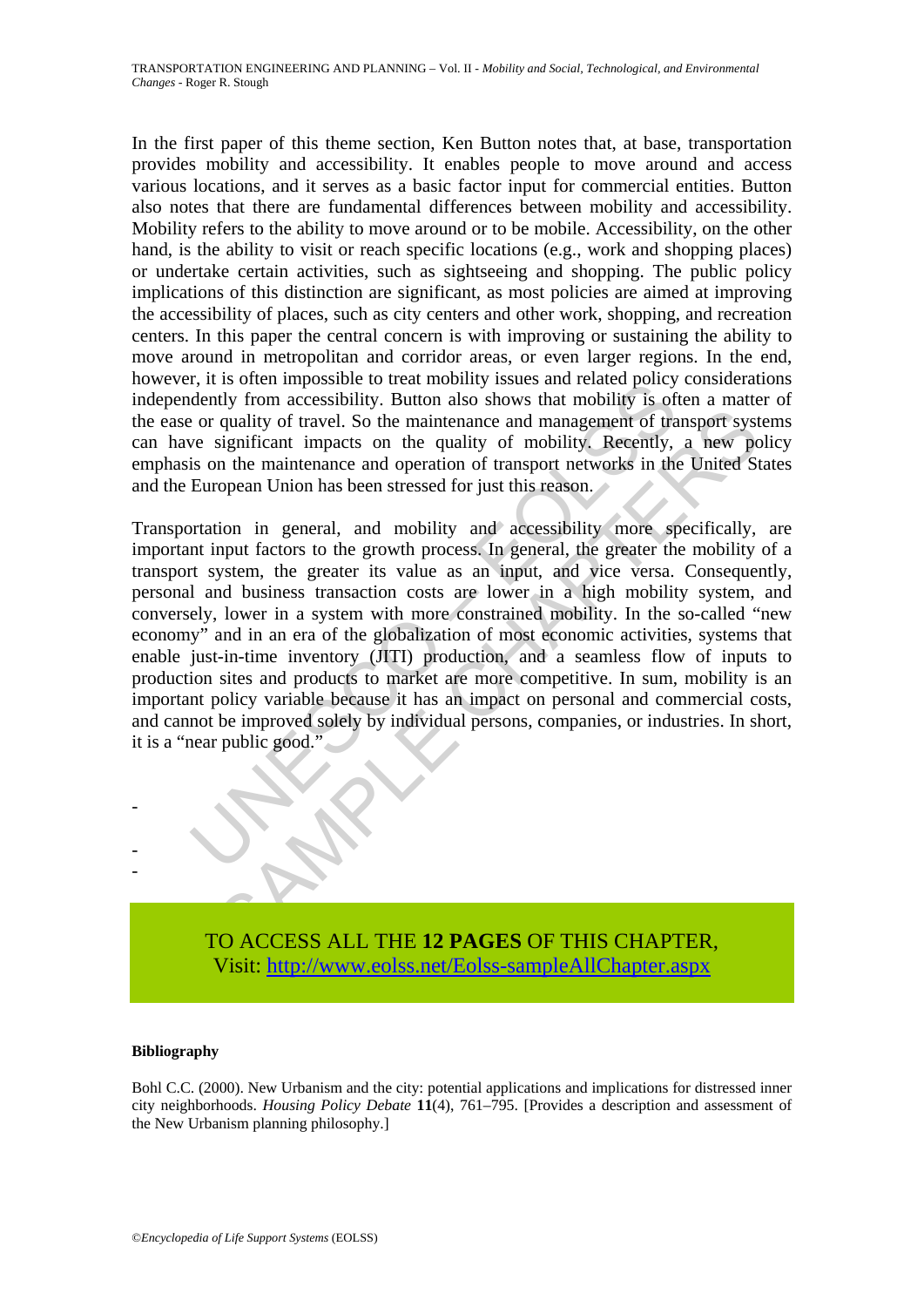Cervero R. (1998). *The Transit Metropolis: A Global Inquiry*, 468 pp. Washington, D.C: Island Press. [Describes the metropolis- and transit-adaptive approaches and gives examples.]

Downs A. (2001). An approach to analyzing the impact of "Smart Growth" upon economic development *Economic Development Review* **17**(4), 9–22. [Provides a definition and assessment of the Smart Growth concept.]

Jin D. and Stough R.R. (1998). Learning and learning capability in the Fordist and post-Fordist age: an integrative framework. *Environment and Planning A* **30**, 1255–1278. [Provides a detailed description and assessment of the changes that have occurred over the transition from the old economy to the neo-Fordist or new economy.]

Stough R.R. (ed.) (2001). *Intelligent Transportation Systems: Cases and Policies*, 227 pp. Cheltenham, UK: Edward Elgar. [Defines and describes various ITS system components and evaluates the benefits they provide using real cases.]

Stough R.R. and Rietveld P. (1997). Institutional issues in transport systems. *Journal of Transport Geography* **5**, 207–214. [Gives an analysis of the institutional issues and barriers to improving sustained mobility in particular and transportation in general.]

#### **Biographical Sketch**

Let using real and accounts of the Gold Band Microsofthian and European Computer and Soviety in the Computer of the method issues in transport systems. Jouly 5, 207–214. [Gives an analysis of the institutional issues and b and Rietveld P. (1997). Institutional issues in transport systems. *Journal of Tran*, 207-214. [Gives an analysis of the institutional issues and barriers to improving sustained and transportation in general.]<br>
Sketch<br> **S. Dr. Roger R. Stough** began his education with an undergraduate degree in International Trade and Economics from Ohio State University, USA. This was followed with a Master's degree in Economic Geography from the University of South Carolina, USA, and then a Ph.D. in Geography and Environmental Engineering at the Johns Hopkins University, Baltimore, MA, USA. In the 1970s he built a program in environmental psychology while directing an urban design and metropolitan quality-of-life program in the Center for Metropolitan Planning and Research at Johns Hopkins University. In 1977 he moved to the College of Charleston in South Carolina where he founded a Master's degree program in Public Administration and the Center for Metropolitan Development and Policy. While in Charleston he conducted numerous sponsored research projects on regional development and coastal management.

In 1983 he moved to the School of Public and Environmental Affairs at Indiana University, USA, where he served as Chair of the Urban and Regional Faculty statewide, and in 1989 as acting Associate Dean. Much of his research while at Indiana University focused on regional economic development issues and policy aimed at addressing structural change in the urban economies of Indiana and the Midwest. He became increasingly active in international training and consulting during his stay at Indiana, with assignments in the Caribbean and Europe, and as a visiting faculty member at Erasmus University in the Netherlands.

In 1990 he moved to the George Mason University, Fairfax, VA, USA, to help establish the Institute in Public Policy, which in 2000 became the School of Public Policy. He holds the NOVA-endowed chair in Public Policy, and is Professor of Public Policy. His positions while at George Mason University have included Associate Director of the Institute, Founding Director of the Ph.D. program in Public Policy, Director of the International Commerce and Policy masters degree program, Associate Dean for Academic Affairs, and currently Associate Dean for Research and External Relations. He also founded the Center for Regional Analysis and the Center for Transportation, Operations, and Logistics. Currently, he directs the Mason Enterprise Center, a university-wide center that directs the university's entrepreneurship programs. He also directs the US\$25 million National Center for ITS Deployment Research, a multiuniversity center that conducts research on technical and institutional barriers to the implementation of intelligent transportation systems technologies.

Dr Stough has been the principal investigator for more than US\$40 million of sponsored research while at George Mason University. Much of this has been in the field of transportation and focused on institutional and policy barriers to the adoption of new technology across all transportation modes, including space. At the same time he continued to publish extensively in the field of regional economic analysis and policy. His international work expanded considerably during this period with a visiting professorship at Leiden University, The Netherlands, research and consulting work in Spain, Sweden, the Netherlands, and for the European Union in Europe, and in Australia, China, Taiwan, Japan, Korea, Hong Kong, and India in Asia and Oceania. During this period a number of research and faculty exchange programs were developed with universities in these counties.